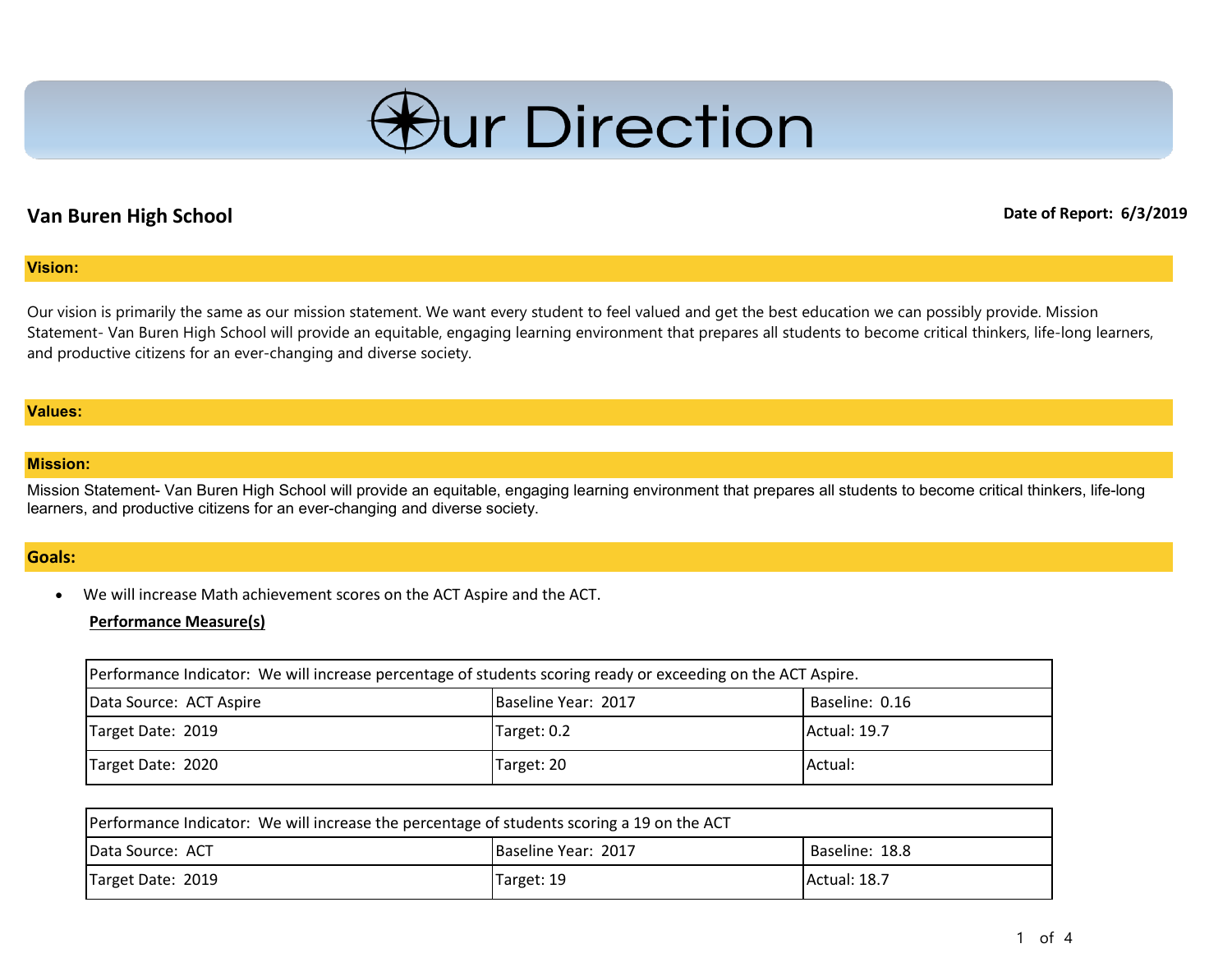| 2020<br>Target Date: | Target: 19 | TActual: |
|----------------------|------------|----------|
|                      |            |          |

• We will increase Reading Achievement Scores on the ACT Aspire and the ACT

### **Performance Measure(s)**

| Performance Indicator: We will increase the percentage of students scoring a 19 or above on the ACT Reading |                     |                |
|-------------------------------------------------------------------------------------------------------------|---------------------|----------------|
| Data Source: ACT                                                                                            | Baseline Year: 2017 | Baseline: 0.19 |
| Target Date: 2018                                                                                           | Target: 0.195       | Actual: 19.5   |
| Target Date: 2019                                                                                           | Target: 0.2         | Actual:        |

| Performance Indicator: We will increase the percentage of students scoring Ready or Exceeding on the ACT Aspire |                     |               |
|-----------------------------------------------------------------------------------------------------------------|---------------------|---------------|
| Data Source: ACT Aspire                                                                                         | Baseline Year: 2017 | Baseline: 0.2 |
| Target Date: 2018                                                                                               | Target: 0.22        | Actual: 0.203 |
| Target Date: 2019                                                                                               | Target: 0.22        | Actual:       |

### **Data Review:**

### **Needs Assessments, Accreditation Reports, Similar Feedback:**

Van Buren High School is becoming more diverse. Our demographics continue to change and the leadership team acknowledges the data of our student demographic percentages:

Race- Asian=2.97%, Black=2.37%, Hispanic/Latino=16.32%, Two or More Races=6.99%, White=69.64%, Hawaii/Pacific Islander=.24%, Native American/Alaskan Native=1.77%.

Special Education=9.94%, English Learners=5.91%, Low-income=50.71%

After looking at the data in our ESSA report Van Buren High School Leadership Team feels like we can improve in several areas now that we know what is included in the ESSA report. Our Needs Assessment will include some of the following concerns:

Disciplinary Literacy will be implemented in all content areas including: Word Study, Vocabulary; Marzano's Strategies, Fluency, Comprehension and Writing English Teachers will focus on Word Recognition and Word Study Professional Development will be provided yearly on the Science of Reading. Guy Fenter Coop will provide specific training on Word Recognition and Word Study and Disciplinary Literacy. Monitoring: principals will do classroom walkthroughs weekly to determine implementation of the literacy program. Parent Involvement: parents will be provided information at meetings and in digital formats on all the literacy components Evaluation: ACT Aspire, ACT Reading Scores and teacher created formative assessments will be used to evaluate the program. Increasing Reading Achievement: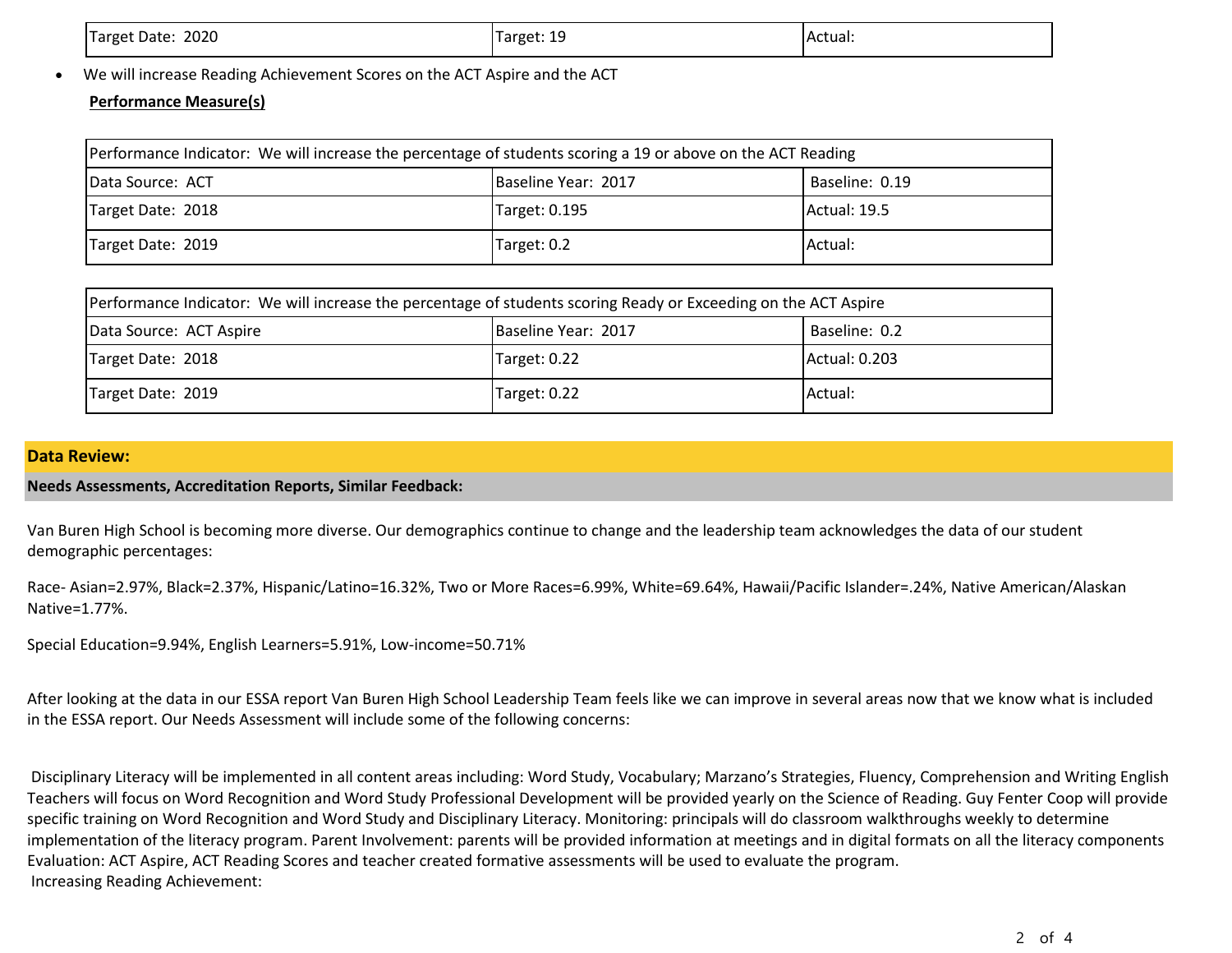The Leadership Team recognizing the data from our ACT Aspire scores, ACT scores, and the ESSA report determined we would have an action plan for increasing our reading achievement. Our ESSA report showed we had 38% of our students reading at grade level which is almost 6% higher than the previous year.

1. We will use the ACT Aspire Assessments in the classroom

2. We have ACT Prep classes on-line and here at VBHS which will help students prepare for the ACT in Reading

3. We are purchasing a program for reading assessments all teachers will be able to use to determine student reading levels

4. We are purchasing books in the classrooms to encourage content reading across the curriculum

5. We are hiring two reading aides to assist with students in need of remediation

6. Principals will be doing classroom walkthroughs and evaluations to ensure teaching best practices; clear learning objectives, explicit teaching, guided practice, checking for understanding, and formative assessments.

Increasing Math Achievement:

The Leadership Team recognizing the data from our ACT Aspire scores, ACT scores, and the ESSA report determined we would have an action plan for increasing our Math achievement. Our ACT Data shows our 5 year trend in math scores to be 18.4%. Our ACT Aspire scores from last year was 24%.

1. We are hiring a math aid to assist with students in need of extra help.

- 2. We have ACT Prep classes on-line and here at VBHS which will help students prepare for the ACT in Mathematics.
- 3. We will use the ACT Aspire Assessments in the classroom.
- 4. Math teachers have common assessments based on ACT standards.
- 5. We have ACT prep classes in the summer to improve all skills on the ACT and in the area mathematics.

6. Principals will be doing classroom walkthroughs and evaluations to ensure teaching best practices; clear learning objectives, explicit teaching, guided practice, checking for understanding, and formative assessments.

#### **Student Outcome Data:**

2017 ESSA Report-

- 4 year Graduation Rate-89.74% (higher than previous year)
- 5 year Graduation Rate-88.6% (higher than previous year)
- School Value-Added Growth- 80% which is higher than the state average (80 represents meeting expected growth, on average)
- Student Engagement- 69.57 (falls above the highest bar) (student engagement is based on attendance of each sub-population)
- Reading Level- 38% (6% higher than previous year)